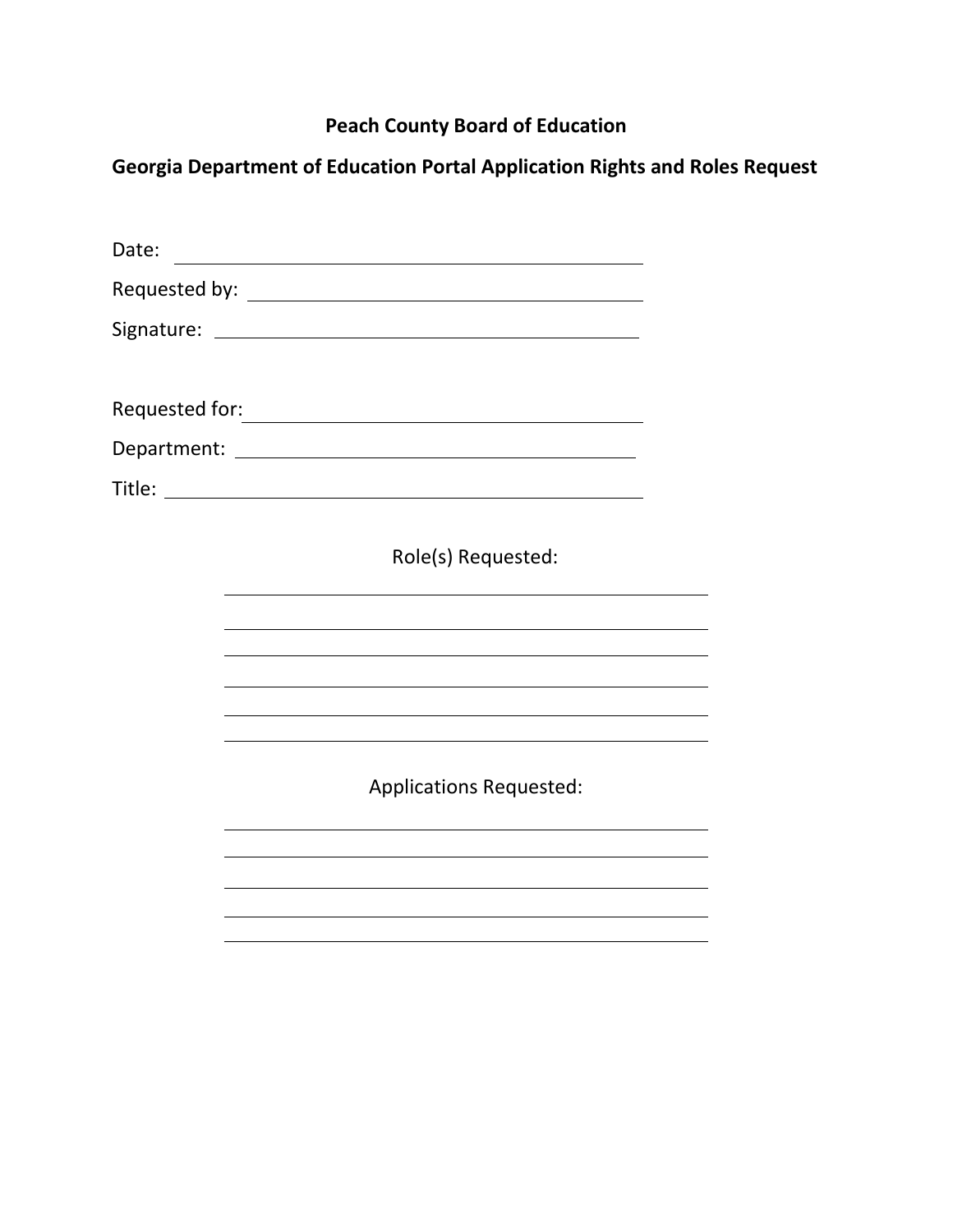## **Assessment Director**

This person is the testing coordinator for the district and has access rights into AYP and Assessment Processing applications.

## **BlackBox/PCGenesis System Administrator**

This person has full editing rights to update the district's user roles/information and to maintain Lotus Notes IDs. This person is not responsible for uploading or signing off on any particular collection.

#### **CPI Coordinator**

This person has the editing rights to access CPI reports and upload, validate and generate reports in data transmission. This person also has the rights to view TRS and PSERS reports and is responsible for uploading, validating and generating reports for TRS and PSERS data transmission.

## **Career/Technical/Agriculture Education Director**

The Career, Technical, and Agriculture Education Director is responsible for the system's administration of career and technical educational services for students. These responsibilities include preparing the Annual LOCAL PLAN FOR IMPROVING.

## **Consolidated Application Coordinator**

This person is responsible for checking and inputting the information into the Consolidated Funding Application. They have full edit rights to assign particular programs within the application. This person grants access to other users within the district. They update and work with all Title Programs within the CFA application. The Coordinator can upload the data and also must sign off on the program prior to the superintendent sign-off.

## **Curriculum Director**

This person is responsible for the curriculum in the school system and works with the counselor and the teachers within each LEA in the district. There is no particular role for data transmission defined other than the standard access rights to Consolidated Grant, Interactive Reports and for the purpose of obtaining an ID in Lotus Notes.

#### **Facilities Coordinator**

This person has full edit rights to update the Facilities Database. They are responsible for updating, adding, deleting any data pertaining to their school system. They also have rights and are responsible for entering, editing, and validating the Central Directory, which houses the information in regards to the school and the local administrators.

## **Financial Review Coordinator**

This person has full edit rights to upload, validate and run reports in data transmission.

#### **FTE Coordinator**

This person is responsible for editing, and validating FTE data transmitted for the FTE data collection. FTE Coordinators are also responsible for generating reports from the FTE web application. This user also has access rights to Assessment Processing.

#### **Grants Management Preparer**

This person has the edit rights to Grant Funds and Grant Completion Reports for their system and can upload the Monthly Report of Expenditures in data transmission.

## **Grants Management Submitter**

This person has access rights to submit the DEO147 Monthly Report of Expenditures and Estimated Requirements for Grant Funds and Grant Completion Reports for their system in data transmission.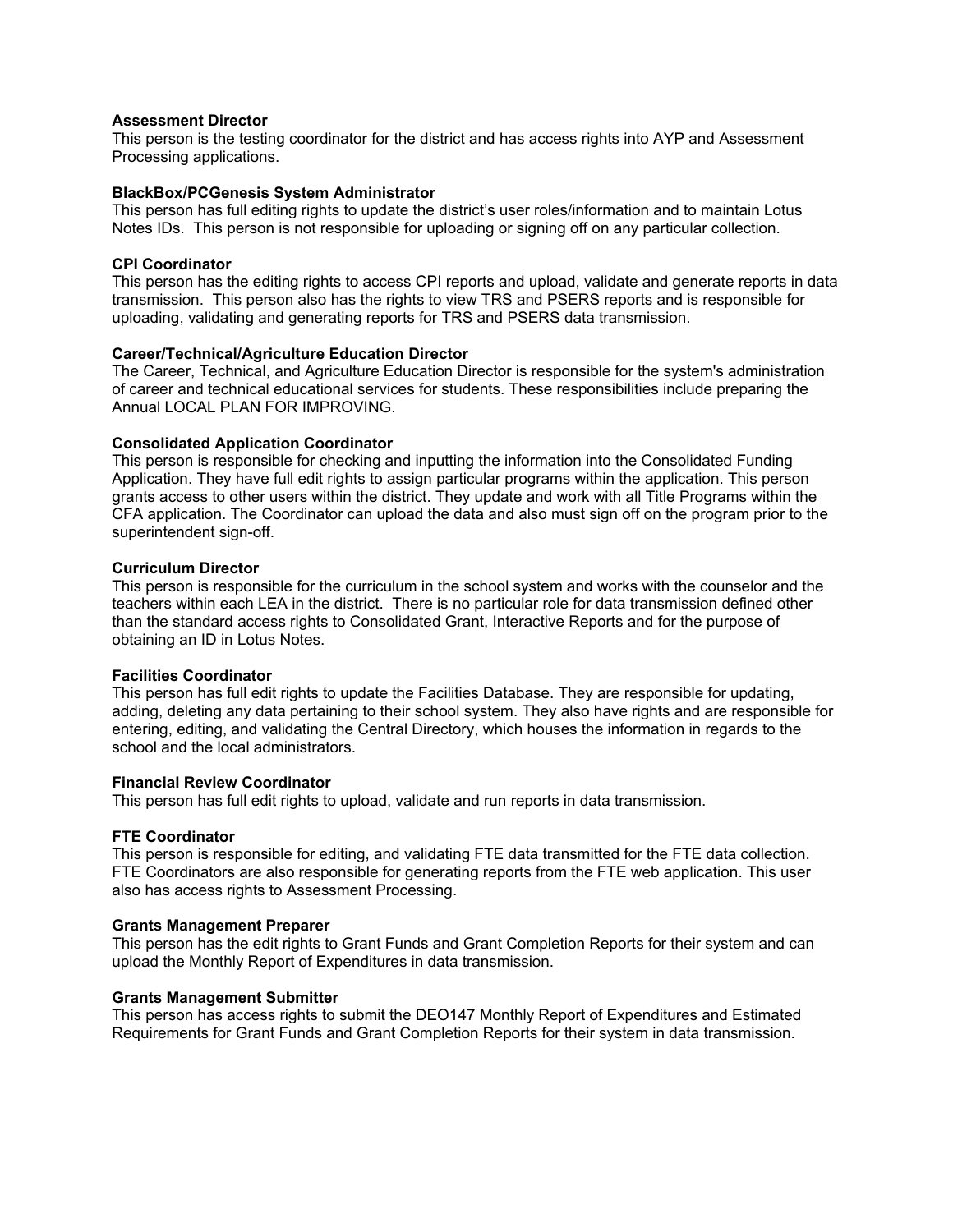## **Media Coordinator**

The person has an assigned role but the only rights into system reports are Consolidated Funding and Interactive Reports.

## **School Nutrition Coordinator**

This person has edit rights into the School Nutrition Online Reporting System for the purpose of reviewing or entering data. School nutrition coordinators are responsible for reporting school and district level operating data to the state agency. They have access to Monthly reports of meal counts and financial data that are used to facilitate payment of state and federal funds earned based on the number of lunches, breakfasts and snacks served.

## **School Nutrition Director**

This role is used primarily for communication purposes via Lotus Notes. Only local positions with the job titles of School Nutrition Director, School Nutrition Program Director-Trainee or School Nutrition Manager/Supervisor (as defined by State Board of Education Rule 160-5-1-.22) should be included in this role. School nutrition directors are held accountable for managing the fiscal status of the School Nutrition Program, complying with state and federal regulations and for controlling the quality of the foods served.

## **Special Education Director**

This person has an assigned role but the only rights into system reports are Consolidated Funding and Interactive Reports. This person has a Lotus Notes ID for the purpose of communications with the department of education.

## **Student Record Coordinator**

This person has the rights to Student Record for uploading, editing, and validating Student Record data transmitted for the Student Record data collection. Student Record Coordinators are also responsible for generating reports from the Student Record web application.

## **Student Services Director**

This person is responsible for those services that support students within a local system outside the regular classroom setting. Such services may include those provided by school social workers/visiting teachers, school counselors, school health nurses, school psychologists, hospital/homebound teachers, student support teams. No current role is assigned in system reports. This person has access to Consolidated Funding and Interactive Reports. This person has a Lotus Notes ID for the purpose of communications with the Georgia Department of Education.

#### **Superintendent**

This person is the chief officer of the school system. There can only be one superintendent per system. Superintendent's have access to all applications for their district and have the final sign-off on all data collections. They have access rights to every application.

#### **Technology Coordinator**

This person receives information and responds to issues concerning both administrative and educational technology. They assist the employees with technology issues within their school district/schools. They are responsible for applications which Lottery Funding, Annual School and System Technology Survey, State K-12 network for Internet access; system level technology plans, E-Rate, Lotus Notes accounts, Title II-D-Ed Tech Grants, and cases of Internet abuse.

#### **Title I Director**

This person is responsible for managing the implementation of the Title I program at the school level. Program management includes interpreting federal legislation regarding the Elementary and Secondary Education Act; setting achievement standards for at risk children; planning for school wide and targeted assistance programs; and setting policies to ensure all provisions of the legislation are met. This person has access rights into AYP and Assessment Processing in system reports.